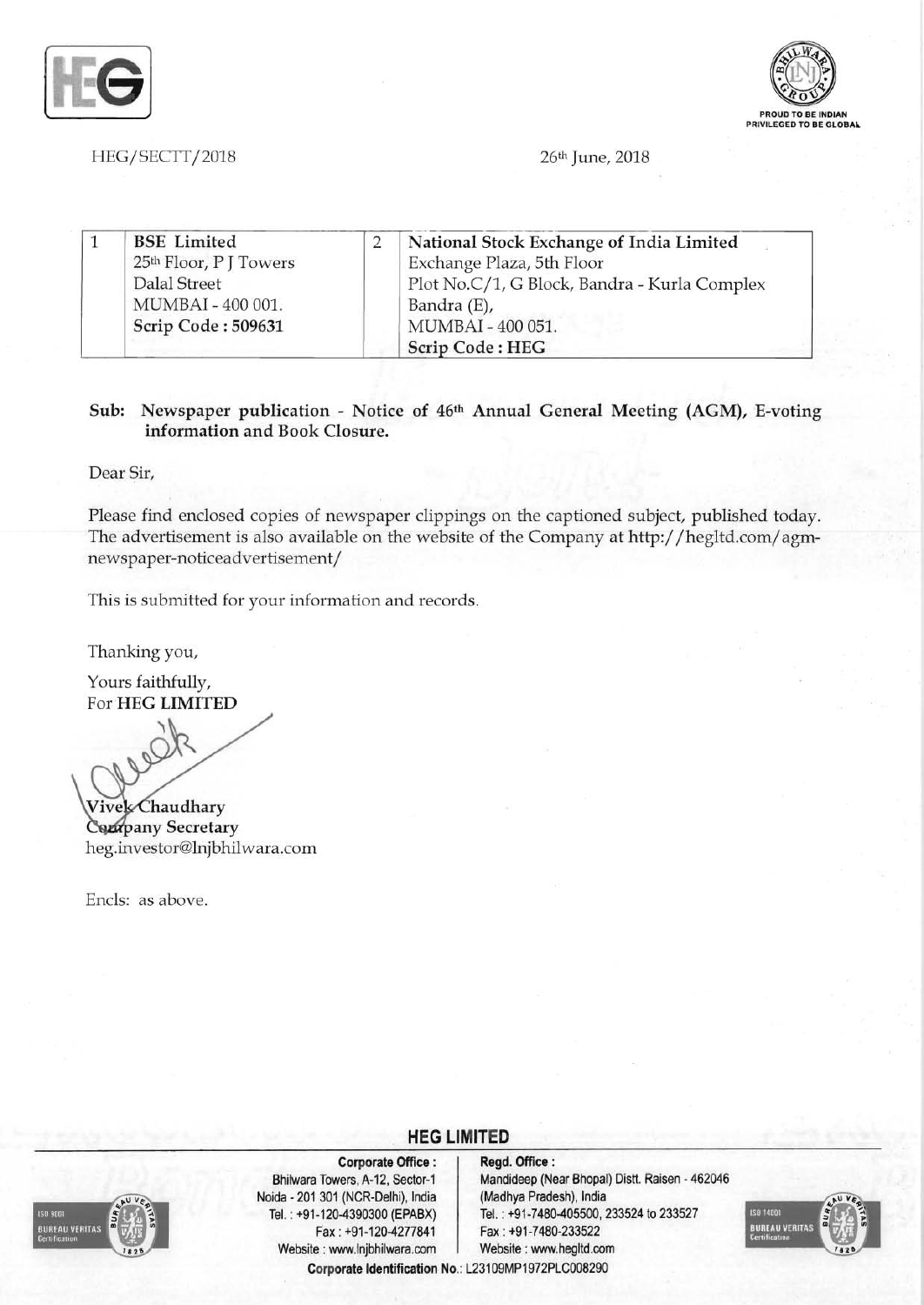| <b>Business Standard</b> | All Editions | 26.06.2018 |
|--------------------------|--------------|------------|
|--------------------------|--------------|------------|

Registered Office: Mandideep (Near Bhopal) Distt. Raisen - 462 046, (M.P.) Phone: 07480-233524, 233525; Fax: 07480-233522

Corporate Office: Bhilwara Towers, A - 12, Sector - 1, Noida - 201 301 (U.P.) Phone: 0120-4390300 (EPABX); Fax: 0120-4277841; Website: www.hegltd.com,

E-mail: heg.investor@lnjbhilwara.com CIN:L231 09MP1972PLC008290

#### **NOTICE**

NOTICE is hereby given that the 46th Annual General Meeting (AGM) of HEG LIMITED will be held on Monday, the 23rd July, 2018 at 11.30 A.M at the Registered Office of the Company at Mandideep (Near Bhopal), Distt. Raisen - 462046, Madhya Pradesh, to transact the business set out in the Notice dated 12th June, 2018.

Notice is also hereby given that the Register of Members and Share Transfer Books of the Company will remain closed from Tuesday, the 17th July, 2018 to Monday, the 23rd July, 2018 (both days inclusive) for the purpose of Annual General Meeting and final Dividend.

In compliance with provisions of Section 108 of the Companies Act, 2013 and Rule 20 of the Companies (Management and Administration) Rules, 2014, as amended, Secretarial Standard-2 (issued by the Institute of Company Secretaries of India) and Regulation 44 of the SEBI (Listing Obligations and Disclosure Requirements) Regulations, 2015, the Company is pleased to provide its members the facility to cast their votes by electronic means ("remote e-voting") as provided by National Securities Depository Limited (NSDL) on all the resolutions as set forth in the Notice of AGM.

Electronic copy of Notice of the 46th AGM and instructions for e-Voting, Attendance Slip, Proxy Form and Annual Report of the Company for the financial year 2017-18 have been sent to all the members whose email IDs are registered with the Company/Depository Participant(s). Physical copies of such documents have been sent to all other members at their registered addresses by permitted mode.

Members may note the following:

- The Notice has been dispatched/emailed to all the members and the process has been completed on 25th June, 2018.
- The e-voting instructions form is an integral part of the Notice of 46th AGM which is also displayed at Company's website at http://www.hegltd.com/financial-reports/ and on National Securities Depository Limited (NSDL) website at https://www.evoting.nsdl.com and also on the websites of BSE Limited (www.bseindia. com) and National Stock Exchange of India Limited (www.nseindia.com).
- The remote e-voting period commences on 20th July, 2018 (9 .00 A.M.) and ends on 22nd July, 2018 (5:00 P.M.). The remote e-voting shall not be allowed beyond the said date and time.
- Members who have cast their vote by remote e-voting may attend the meeting but shall not be entitled to cast their vote once again at the AGM. Once the vote on a resolution is cast by a Member, he/she shall not be allowed to change it subsequently.
- E-voting facility will not be available at AGM venue. The documents pertaining to the items of business to be transacted in the AGM are open for inspection at the Registered Office and Corporate Office of the Company between 11.30 AM. to 3.00 P.M. on all working days upto the date of AGM.
- The voting rights of the members shall be in proportion to their share in the paid up equity share capital of the Company as on the cut-off date i.e. 16th July, 2018. A person whose name is recorded in the Register of Members/ Beneficial owners as on the cut-off date i.e. 16th July, 2018 only shall be entitled to avail the facility of remote e-voting or voting through Ballot Paper at the AGM.
- Any person who becomes member of the Company after dispatch of the Notice of the meeting and holding shares as on the cut-off date i.e. 16th July, 2018, may obtain the User 10 and Password by sending a request at evoting@nsdl.co.in or admin@mcsregistrars.com. The detailed procedure for obtaining User 10 and Password is also provided in the Notice of the meeting which is available on Company's Website. Members who are already registered with NSDL for e-voting can use their existing User 10 and Password for casting their vote through remote e-voting.
- In case of any query or grievance, member may refer to the Frequently Asked Questions (FAQs) for members and remote e-voting user manual for members available at the Download section of https://www.evoting. nsdl.com or may call on toll free no.: 1800-222-990 or may also contact Mr. Mandar Gaikwad, Assistant Manager, NSDL, Trade World, 'A'Wing, 4th Floor, Kamala Mills Compound, Senapati Bapat Marg, Lower Parel, Mumbai- 400013 at evoting@nsdl.co.in or at Tel. No. 022-24994559.
- The Company has appointed Mr. Saket Sharma (C.P. No. 2565), GSK & Associates as the scrutinizer to scrutinize the remote e-voting and voting process through ballot paper at the AGM in a fair and transparent manner.

By order of the Board of Directors for **HEG** Limited

(Vivek Chaudhary) Place: Noida (U.P.) Company Secretary Company Secretary Date: 25th June, 2018 Membership No.: A13263